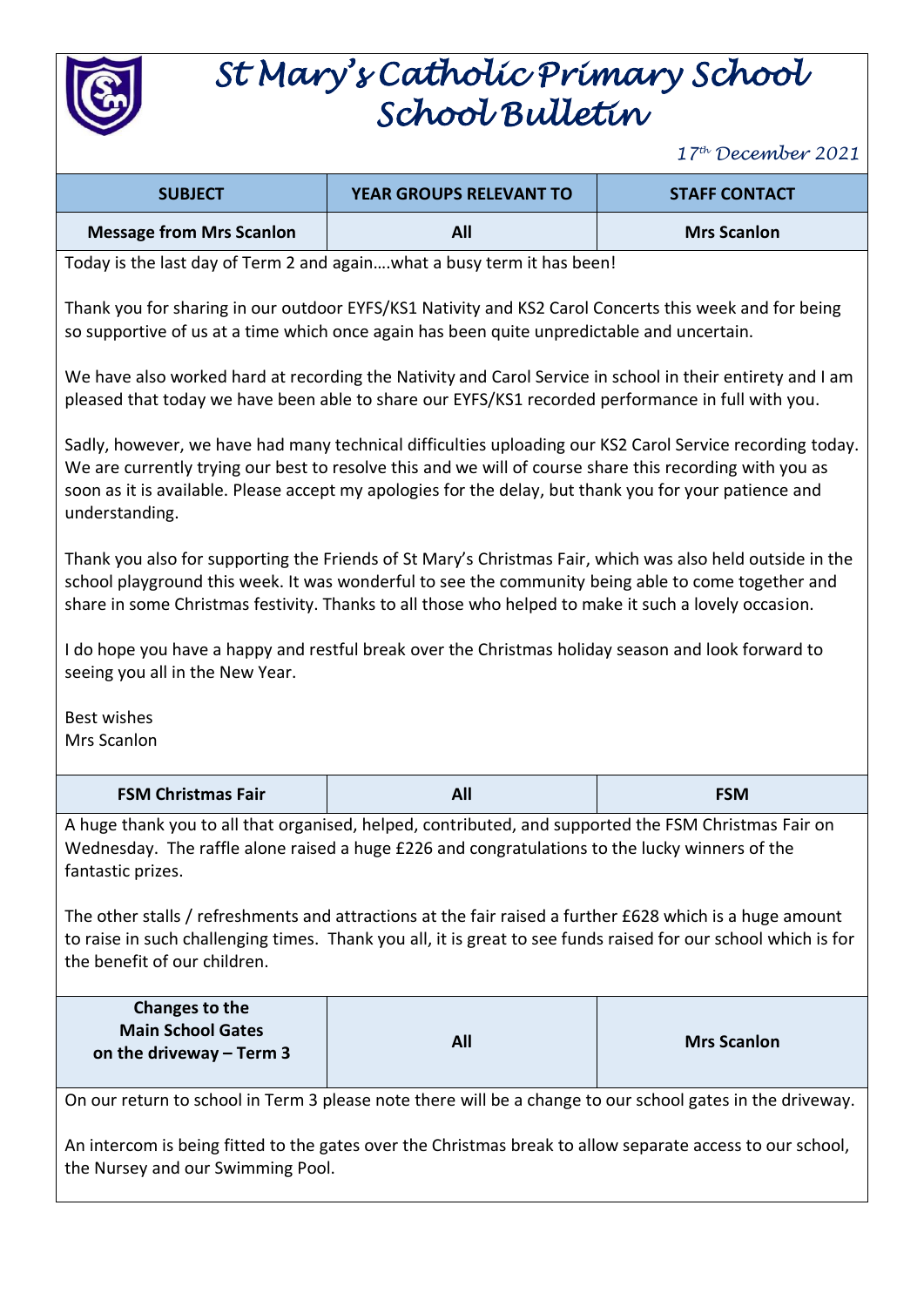Therefore, this will mean that from Term 3, the **vehicular and pedestrian gates will be closed at all times to the school driveway,** apart from when the children arrive at the start and go home at the end of the day.

If you wish to gain access to the school, nursey or the swimming pool you will now need to select the correct intercom which will be clearly labelled and a member of staff will answer and be available to help you.

The usual arrangements with regards to our start of the day and end of the day will still be in place but as always please note that our gates will automatically open/close at 8.40am – 9am and again at 3.15 – 3.30pm. Please be aware that the flashing yellow light on the side of the vehicular gates indicate that the gates are opening or closing and that caution should be taken.

St Mary's staff will as usual be at the gates at these times to aid our start and end of day arrangements.

**Reminder – School registration is at 8.55am**. If your child arrives after this time you will need to accompany your child all the way down the drive using the intercom to access the school office to sign your child in as late.

## **School Clubs - from Term 3**

Due to the gate changes please note that all clubs after school will now be **dismissed at the pedestrian gate**. Please do not ring the intercom as the club leader will open the pedestrian gate at the end of the club /activity. They will then handover your child/children to you **at this gate and not at the fire exit from the hall or the school office.**

| <b>Farewell to Mrs White</b> | All | <b>Mrs Scanlon</b> |
|------------------------------|-----|--------------------|
|------------------------------|-----|--------------------|

Sadly, Mrs White is leaving St Mary's today. Mrs White is embarking on a new role with East Sussex County Council and we wish her every success in her new job.

Mrs White will be greatly missed at St Mary's and I am sure you will join me in thanking Mrs White for all her hard work and support for our children, as well as her dedicated service to our school and community throughout the last four years as a class teacher, subject leader and also as a school governor.

We will all miss you Mrs White. Best wishes in your new role.

| <b>Maths - containers needed</b> |  | Miss Cook (Year 3 Green Class) |
|----------------------------------|--|--------------------------------|
|----------------------------------|--|--------------------------------|

I have placed an order for lots of new maths manipulatives to help support and develop the children's maths lessons. To help with storage I am asking for families to collect plastic boxes and tins so that we can keep our new resources orderly – takeaway containers, empty (or full) plastic tubs of chocolate celebrations, old Tupperware will all be gratefully received in the new year – preferably with lids. Please clean your containers before donating them.

Many thanks.

| <b>School Subscriptions</b> | All | <b>Miss Cook (Year 3 Green Class)</b> |
|-----------------------------|-----|---------------------------------------|
|-----------------------------|-----|---------------------------------------|

We have several subscriptions to help support learning at home, these provide crucial opportunities to practise key concepts and consolidate ideas taught in class. Over the holiday please encourage your child/ren to log on so that they can continue making good progress. KS2 families, if you need help logging on then please email me about MyMaths and Times Table Rock Stars.

**scook@stmarysrc.e-sussex.sch.uk**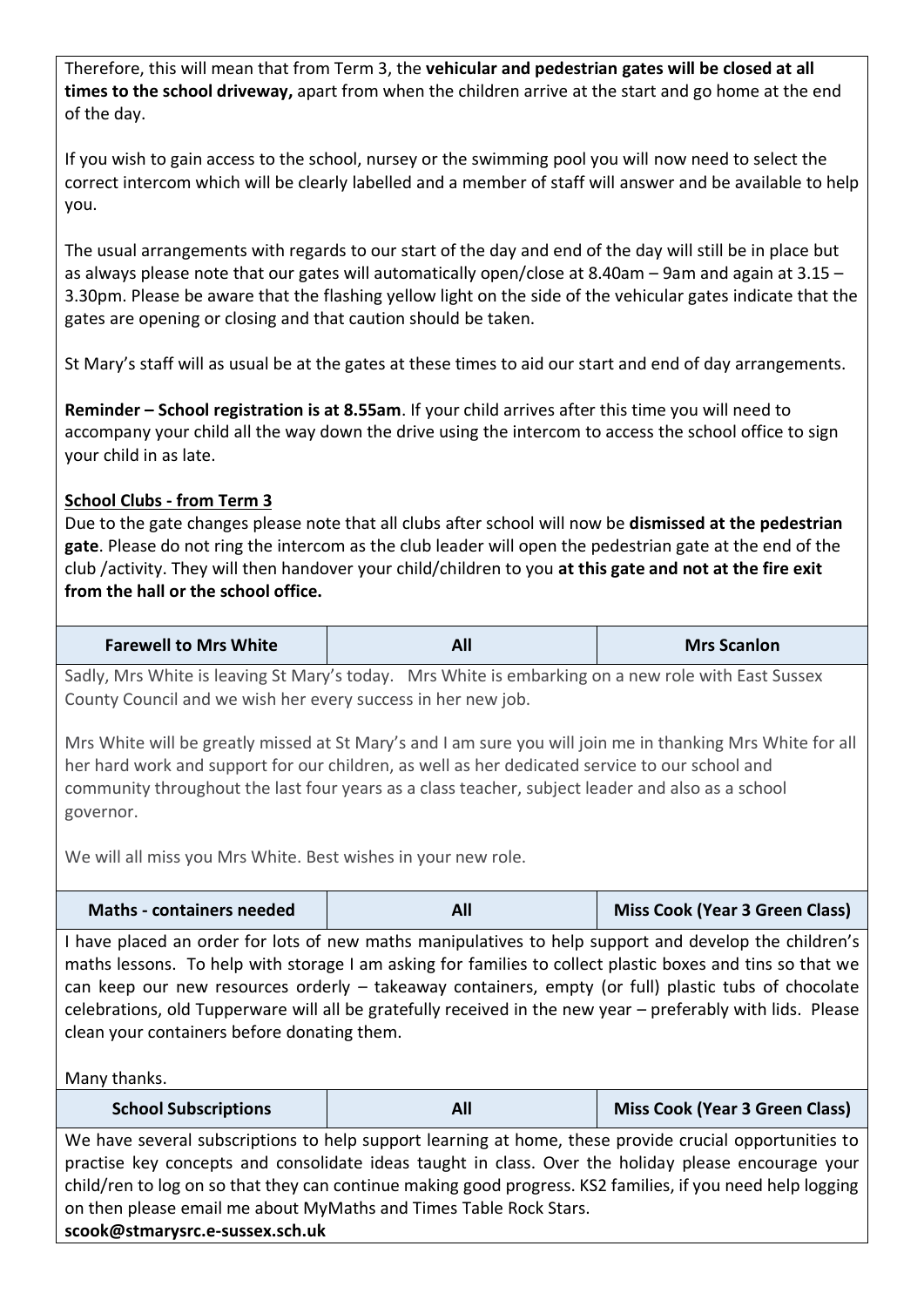| <b>After School Clubs</b> | All | <b>Office</b> |
|---------------------------|-----|---------------|

You may have been contacted by the school (ParentMail) or directly by the after-school clubs for booking classes for January 2022. Please do check your emails to avoid disappointment.

The school do not control bookings for clubs, you must contact them directly to book in for January. Places are not guaranteed, so please book early as spaces are limited.

Some clubs will resume as soon as we get back on Tuesday 4<sup>th</sup> January, so please make sure your child has the appropriate kit in school on the right day.

| Day       | <b>Club</b>              | <b>Resume Date</b>              |
|-----------|--------------------------|---------------------------------|
| Monday    | <b>Gymspire Academy</b>  | Monday 10 <sup>th</sup> January |
|           |                          |                                 |
| Monday    | Pure Sports Coaching -   | Monday 10 <sup>th</sup> January |
|           | Football Year 3 & Year 4 |                                 |
| Tuesday   | Pure Sports Coaching -   | Tuesday 4th January             |
|           | Football Year 5 & Year 6 |                                 |
| Wednesday | No clubs                 | N/A                             |
| Thursday  | Karate                   | <b>TBC</b>                      |
| Friday    | <b>Studio N Dance</b>    | Friday 7 <sup>th</sup> January  |

Please make sure you have booked with the appropriate club BEFORE the start of Term on 4<sup>th</sup> January 2022.

## **School Clubs - from Term 3**

Due to the gate changes please note that all clubs after school will now be **dismissed at the pedestrian gate**. Please do not ring the intercom as the club leader will open the pedestrian gate at the end of the club /activity. They will then handover your child/children to you **at this gate and not at the fire exit from the hall or the school office.**

| <b>Uniform</b> | All | <b>Mrs Scanlon</b> |
|----------------|-----|--------------------|
|----------------|-----|--------------------|

Please note that from Term 3 our expectation as always is that our full uniform policy including school shoes is followed. We do understand that there may be exceptional circumstances where a child may need to wear their trainers for that day and, in these situations, please just email the office who can notify the class teacher.

## Please see attached our school uniform policy.

| <b>School Meals Payments</b> |  | <b>Office</b> |
|------------------------------|--|---------------|
|------------------------------|--|---------------|

There is an increasing number of parents and carers not paying for their children's school meals in advance. Debit balances are growing and despite reminders being sent, the requests to review and clear outstanding balances are not being actioned. We appreciate that some people may be experiencing financial difficulties and if so, we have always invited those people to contact to the headteacher in confidence. [Head@stmarysrc.e-sussex.sch.uk](mailto:confidence. Head@stmarysrc.e-sussex.sch.uk   )